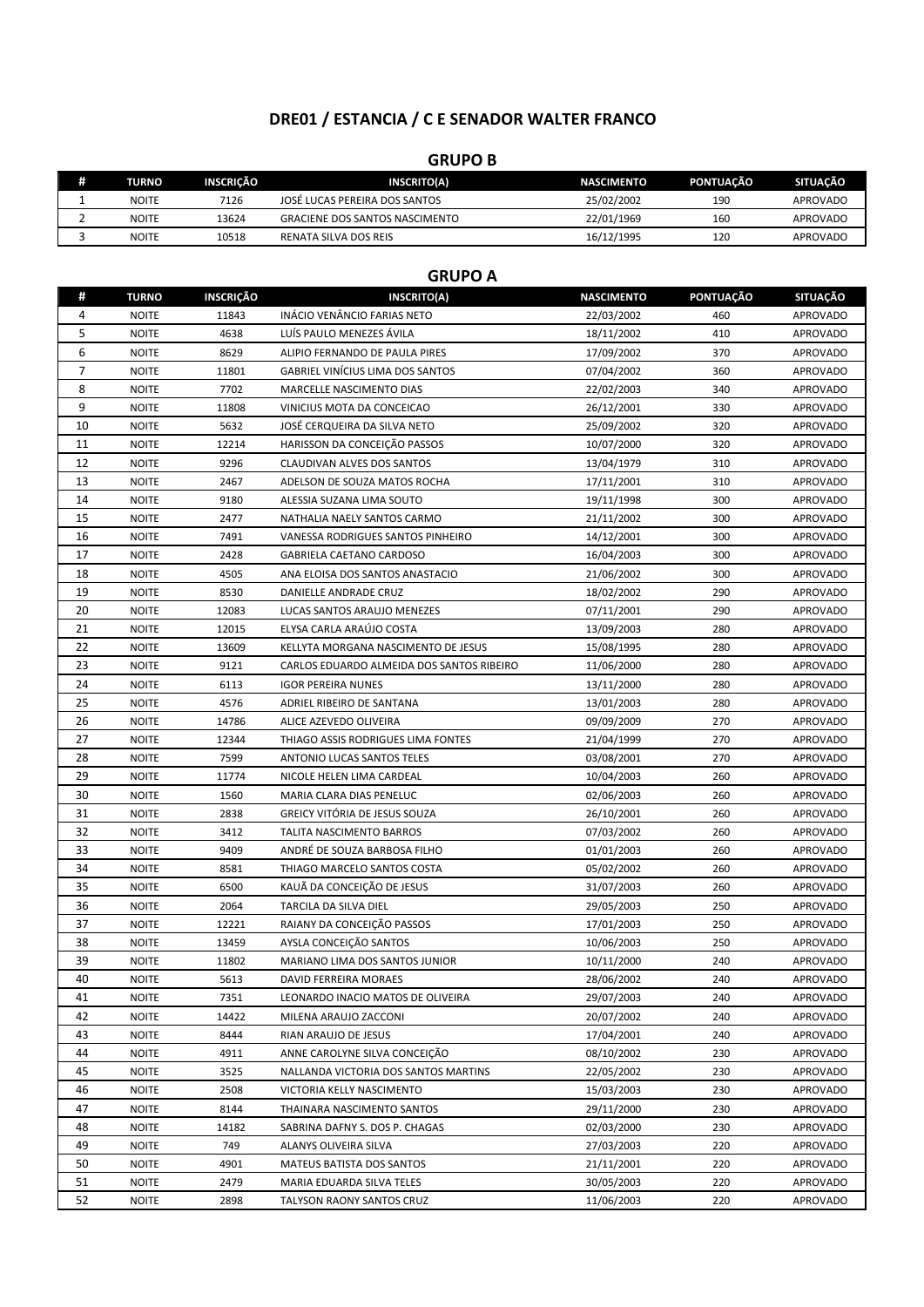| 53       | <b>NOITE</b> | 10427 | PHILLIPE RODRIGUES LIMA GOMES         | 03/06/1989 | 220 | <b>APROVADO</b> |
|----------|--------------|-------|---------------------------------------|------------|-----|-----------------|
| 54       | <b>NOITE</b> | 8635  | VIVIANE DE JESUS SANTOS               | 26/07/1995 | 220 | <b>APROVADO</b> |
| 55       | <b>NOITE</b> | 13631 | IAGO CARDOSO DOS SANTOS               | 31/12/1992 | 220 | <b>APROVADO</b> |
| 56       | <b>NOITE</b> | 4269  | ANA CAROL SANTOS SILVA                | 09/09/2001 | 220 | <b>APROVADO</b> |
| 57       | <b>NOITE</b> | 11882 | BRUNA SANTOS OLIVEIRA                 | 03/01/2000 | 220 | <b>APROVADO</b> |
| 58       | <b>NOITE</b> | 11814 | <b>GABRIELLY DOS SANTOS LIMA</b>      | 30/06/2002 | 210 | <b>APROVADO</b> |
| 59       | <b>NOITE</b> | 13537 | MARIANA COSTA SANTOS                  | 29/05/2002 | 210 | <b>APROVADO</b> |
| 60       | <b>NOITE</b> | 11818 | INGRIDY CARVALHO LIMA                 | 23/06/2002 | 210 | <b>APROVADO</b> |
| 61       | <b>NOITE</b> | 7503  | <b>ITALO PEREIRA NUNES SILVA</b>      | 05/06/1999 | 210 | <b>APROVADO</b> |
| 62       | <b>NOITE</b> | 7059  | YASMIN DOMINGAS SANTANA GOIS          | 11/07/1999 | 210 | <b>APROVADO</b> |
| 63       | <b>NOITE</b> | 3309  | MARIA VITÓRIA SANTOS MENESES          | 18/02/2001 | 210 | <b>APROVADO</b> |
| 64       | <b>NOITE</b> | 1340  | LEANA EVELYN SOUZA SANTOS             | 11/10/2002 | 210 | <b>APROVADO</b> |
| 65       | <b>NOITE</b> | 12478 | WILLAMS SANTANA DOS SANTOS            | 07/12/2002 | 210 | <b>APROVADO</b> |
| 66       | <b>NOITE</b> | 12065 | MAYARA PEREIRA DA CUNHA               | 02/08/2000 | 210 | <b>APROVADO</b> |
| 67       | <b>NOITE</b> | 14048 | BRENDA SANTOS SANTANA                 | 16/04/1992 | 210 | <b>APROVADO</b> |
| 68       | <b>NOITE</b> | 12537 | RAFAEL DOS SANTOS                     | 24/04/1994 | 210 | <b>APROVADO</b> |
| 69       | <b>NOITE</b> | 13498 | DENIZEANE REZENDE GONZAGA             | 14/06/2001 | 200 | <b>APROVADO</b> |
| 70       | <b>NOITE</b> | 2724  | RENILDA LEILA COSTA SOARES            | 15/12/1989 | 200 | <b>APROVADO</b> |
| 71       | <b>NOITE</b> | 5372  | ALANA SANTOS OLIVEIRA                 | 07/01/2002 | 200 | <b>APROVADO</b> |
|          | <b>NOITE</b> |       |                                       |            |     |                 |
| 72       |              | 2918  | IGOR DA CONCEIÇÃO SANTOS              | 16/06/2001 | 200 | <b>APROVADO</b> |
| 73<br>74 | <b>NOITE</b> | 9379  | BRENNO GUILHERME TAVARES MAGNO BRASIL | 10/10/2001 | 200 | <b>APROVADO</b> |
|          | <b>NOITE</b> | 7841  | FATIMA KLEANNE DOS SANTOS SOUZA PINTO | 23/12/1999 | 200 | <b>APROVADO</b> |
| 75       | <b>NOITE</b> | 11770 | YASMIM DOS SANTOS SOARES              | 05/12/2001 | 190 | <b>APROVADO</b> |
| 76       | <b>NOITE</b> | 13636 | MARIA CLARA DA SILVA BARBOSA          | 08/02/1999 | 190 | <b>APROVADO</b> |
| 77       | <b>NOITE</b> | 9126  | CARLOS HENRIQUE SANTOS BATISTA        | 09/04/1999 | 190 | <b>APROVADO</b> |
| 78       | <b>NOITE</b> | 9569  | TACIO ALVES SANTOS MENDES             | 01/03/2001 | 190 | <b>APROVADO</b> |
| 79       | <b>NOITE</b> | 8800  | LAILA SOUZA SILVA                     | 07/02/1993 | 190 | <b>APROVADO</b> |
| 80       | <b>NOITE</b> | 8234  | MARIA JOSÉ ISIDORIO LEITE             | 10/07/1993 | 190 | <b>APROVADO</b> |
| 81       | <b>NOITE</b> | 8628  | LISIANE DE JESUS SANTOS               | 28/12/1997 | 180 | <b>APROVADO</b> |
| 82       | <b>NOITE</b> | 12048 | LUAN MENEZES DE OLIVEIRA              | 08/03/2000 | 180 | <b>APROVADO</b> |
| 83       | <b>NOITE</b> | 2599  | MARIA EDUARDA SANTOS MEDEIROS         | 02/09/2002 | 180 | <b>APROVADO</b> |
| 84       | <b>NOITE</b> | 11816 | MATHEUS DE JESUS SANTOS               | 02/02/2000 | 180 | <b>APROVADO</b> |
| 85       | <b>NOITE</b> | 14626 | THAINARA SANTOS FERREIRA              | 11/04/2001 | 180 | <b>APROVADO</b> |
| 86       | <b>NOITE</b> | 2709  | JOSÉ EPIFANIO BATISTA TEIXEIRA        | 07/04/1963 | 180 | <b>APROVADO</b> |
| 87       | <b>NOITE</b> | 13758 | JOAO PAULO MEDEIROS SANTOS            | 28/05/1993 | 180 | <b>APROVADO</b> |
| 88       | <b>NOITE</b> | 10394 | ADRIELLY SILVA NASCIMENTO             | 24/01/2001 | 180 | <b>APROVADO</b> |
| 89       | <b>NOITE</b> | 9322  | RENATA SOARES ALMEIDA                 | 19/04/2004 | 180 | <b>APROVADO</b> |
| 90       | <b>NOITE</b> | 13271 | KAREN GABRIELY CARVALHO SANTOS        | 09/01/2003 | 180 | <b>APROVADO</b> |
| 91       | <b>NOITE</b> | 12228 | NIVANETE ALVES LIMA DA SILVEIRA       | 21/09/1971 | 180 | <b>APROVADO</b> |
| 92       | <b>NOITE</b> | 12258 | AGLAÉ VIEIRA BEZERRA                  | 15/12/1970 | 180 | <b>APROVADO</b> |
| 93       | <b>NOITE</b> | 13441 | YURI DO NASCIMENTO SOARES             | 28/12/2002 | 170 | <b>APROVADO</b> |
| 94       | <b>NOITE</b> | 11890 | IARA DA CONCEIÇÃO SANTOS              | 21/07/2000 | 170 | <b>APROVADO</b> |
| 95       | <b>NOITE</b> | 14609 | THAMIRES SANTOS FERREIRA              | 11/04/2001 | 170 | <b>APROVADO</b> |
| 96       | <b>NOITE</b> | 8674  | <b>BIANCA REGINA DOS SANTOS</b>       | 12/05/1995 | 170 | <b>APROVADO</b> |
| 97       | <b>NOITE</b> | 9415  | EDKLEI SANTOS SANTANA                 | 26/10/1997 | 170 | <b>APROVADO</b> |
| 98       | <b>NOITE</b> | 2852  | MATHEUS ANDRADE DE JESUS              | 29/03/2001 | 170 | <b>APROVADO</b> |
| 99       | <b>NOITE</b> | 14039 | INGRIDE KELLE ALVES SANTOS            | 27/06/1997 | 170 | <b>APROVADO</b> |
| 100      | <b>NOITE</b> | 6872  | GILVANY COSTA ALMEIDA                 | 24/06/2001 | 170 | <b>APROVADO</b> |
| 101      | <b>NOITE</b> | 663   | THIAGO SANTOS DA CONCEIÇÃO            | 13/04/2003 | 170 | <b>APROVADO</b> |
| 102      | <b>NOITE</b> | 12338 | LUCIEDSON SANTOS RODRIGUES            | 28/09/1995 | 170 | <b>APROVADO</b> |
| 103      | <b>NOITE</b> | 8376  | WITORIA REGINNA VIEIRA SANTANA        | 15/05/2002 | 160 | <b>APROVADO</b> |
| 104      | <b>NOITE</b> | 13925 | ALAN VINICIUS OLIVEIRA SANTOS         | 25/07/1999 | 160 | APROVADO        |
| 105      | <b>NOITE</b> | 9347  | BEATRIZ VIEIRA SANTOS                 | 12/10/1997 | 160 | <b>APROVADO</b> |
| 106      | <b>NOITE</b> | 8157  | ELLEN MARIA DOS SANTOS                | 18/03/1999 | 160 | <b>APROVADO</b> |
| 107      | <b>NOITE</b> | 7353  | ELAINE DA SILVA SANTOS                | 03/10/1983 | 160 | <b>APROVADO</b> |
| 108      | <b>NOITE</b> | 8174  | BRENDA ADRIELY RODRIGUES SILVA        | 21/03/2001 | 160 | <b>APROVADO</b> |
| 109      | <b>NOITE</b> | 4263  | ISLANEIDE PAIXAO SANTOS DA SILVA      | 21/04/2000 | 160 | <b>APROVADO</b> |
| 110      | <b>NOITE</b> | 14520 | EDUARDO SANTOS OLIVEIRA               | 07/11/1998 | 150 | <b>APROVADO</b> |
| 111      | <b>NOITE</b> | 12920 | <b>GABRYEL NEVES TEIXEIRA SANTOS</b>  | 19/02/2001 | 150 | APROVADO        |
| 112      | <b>NOITE</b> | 8996  | MÁRCIA SILVA SANTOS                   | 06/02/2001 | 150 | <b>APROVADO</b> |
| 113      | <b>NOITE</b> | 7831  | JADIANE SANTOS LEMOS                  | 05/02/2002 | 150 | APROVADO        |
|          |              |       |                                       |            |     |                 |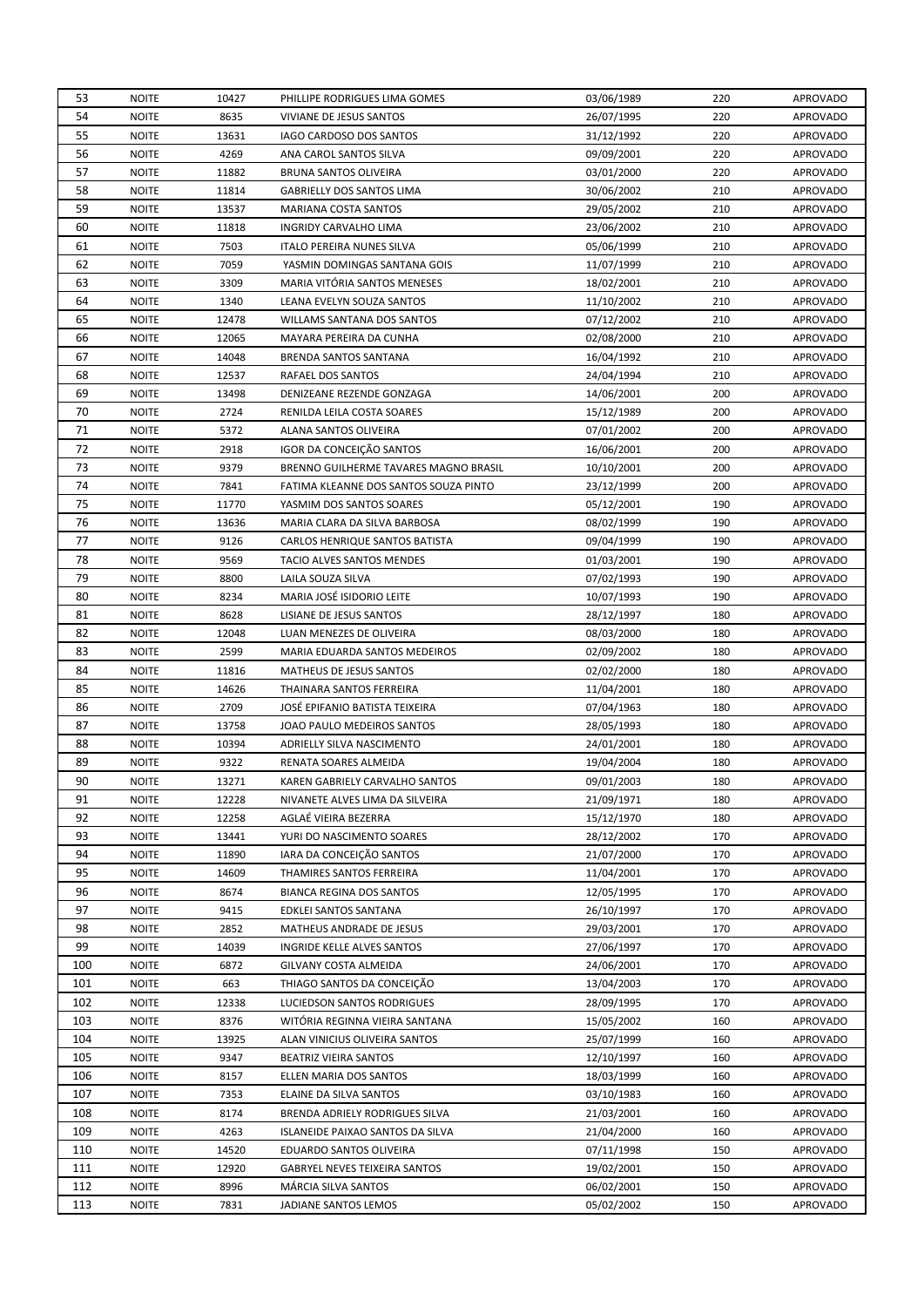| 114 | <b>NOITE</b> | 8993  | ESTEPHANY DA CRUZ SILVA                | 30/10/2001 | 150 | <b>APROVADO</b>  |
|-----|--------------|-------|----------------------------------------|------------|-----|------------------|
| 115 | <b>NOITE</b> | 7616  | <b>MARCIA LIMA TELES SILVA</b>         | 11/05/1982 | 140 | <b>APROVADO</b>  |
| 116 | <b>NOITE</b> | 6679  | ELYSETTE OLIVEIRA DANTAS NETA          | 07/03/2001 | 140 | <b>APROVADO</b>  |
| 117 | <b>NOITE</b> | 1164  | SHEILA VITORIA PEREIRA DOS SANTOS      | 10/02/2000 | 140 | <b>APROVADO</b>  |
| 118 | <b>NOITE</b> | 13267 | KEILA XAVIER DA SILVA DE OLIVEIRA      | 24/07/2001 | 140 | <b>APROVADO</b>  |
| 119 | <b>NOITE</b> | 12011 | IZABELLE DE JESUS SANTOS               | 30/05/2002 | 140 | <b>APROVADO</b>  |
| 120 | <b>NOITE</b> | 8880  | YAMARA SANTOS ALVES                    | 03/08/2002 | 140 | <b>APROVADO</b>  |
| 121 | <b>NOITE</b> | 7492  | PEDRO ALBERT DOS SANTOS                | 27/06/1995 | 140 | <b>APROVADO</b>  |
| 122 | <b>NOITE</b> | 11815 | DÉBORA SUZANA PEREIRA SANTOS           | 26/09/2001 | 140 | <b>EXCEDENTE</b> |
| 123 | <b>NOITE</b> | 7544  | RAQUEL ALMEIDA BRITO                   | 21/01/1998 | 130 | <b>EXCEDENTE</b> |
| 124 | <b>NOITE</b> | 9556  | HELENA VITORIA VIEIRA FONSECA          | 09/04/1998 | 130 | <b>EXCEDENTE</b> |
| 125 | <b>NOITE</b> | 10713 | MARIA LUCIA VIEIRA FONSECA             | 15/11/1992 | 130 | <b>EXCEDENTE</b> |
| 126 | <b>NOITE</b> | 3385  | <b>GLAYSON THYRSON OLIVEIRA SANTOS</b> | 04/11/2001 | 130 | <b>EXCEDENTE</b> |
| 127 | <b>NOITE</b> | 9787  | LARISSA RAIANE RODRIGUES DOS SANTOS    | 07/10/1998 | 130 | <b>EXCEDENTE</b> |
| 128 | <b>NOITE</b> | 12279 | ANE CAROLINE NASCIMENTO SANTOS         | 10/06/1997 | 130 | <b>EXCEDENTE</b> |
| 129 | <b>NOITE</b> | 7329  | <b>FERNANDA DOS SANTOS</b>             | 06/12/1995 | 130 | <b>EXCEDENTE</b> |
| 130 | <b>NOITE</b> | 12053 | PAULO CESAR FONTES DE GOIS JUNIOR      | 21/01/1998 | 130 | <b>EXCEDENTE</b> |
| 131 | <b>NOITE</b> | 12276 | IVONE CONCEIÇÃO SANTOS                 | 08/06/1980 | 130 | <b>EXCEDENTE</b> |
| 132 | <b>NOITE</b> | 12737 | <b>BRENO DA GRAÇA DINATO</b>           | 01/08/2001 | 130 | <b>EXCEDENTE</b> |
| 133 | <b>NOITE</b> | 7015  | ADELAIDE SILVA BEZERRA                 | 17/12/1996 | 120 | <b>EXCEDENTE</b> |
| 134 | <b>NOITE</b> | 7811  | <b>FRANCIELLE SANTOS LEMOS</b>         | 10/04/2000 | 120 | <b>EXCEDENTE</b> |
| 135 | <b>NOITE</b> | 10513 | ALOISIO JUNIOR FRANÇA GAMA             | 21/09/1999 | 120 | <b>EXCEDENTE</b> |
| 136 | <b>NOITE</b> | 4163  | ALLAN SACRAMENTO SANTOS                | 22/11/1990 | 120 | <b>EXCEDENTE</b> |
| 137 | <b>NOITE</b> | 10737 | <b>ERICK DE SOUZA SANTOS</b>           | 21/12/1997 | 100 | EXCEDENTE        |
| 138 | <b>NOITE</b> | 7053  | JAMILE PEREIRA DOS SANTOS              | 01/06/1991 | 100 | <b>EXCEDENTE</b> |
| 139 | <b>NOITE</b> | 4324  | PRICIELI CRUZ DOS SANTOS               | 24/07/1998 | 100 | <b>EXCEDENTE</b> |
| 140 | <b>NOITE</b> | 7488  | <b>MARCOS BRENO SANTOS ARAUJO</b>      | 15/06/2000 | 100 | <b>EXCEDENTE</b> |
| 141 | <b>NOITE</b> | 12018 | <b>MARIA EDUARDA SANTOS MATOS</b>      | 08/09/2001 | 90  | <b>EXCEDENTE</b> |
| 142 | <b>NOITE</b> | 8969  | JOSÉ RAMON SANTOS SILVA                | 19/04/1989 | 90  | EXCEDENTE        |
| 143 | <b>NOITE</b> | 7335  | <b>GRAZIELE SANTOS MACIEL</b>          | 23/03/1998 | 80  | <b>EXCEDENTE</b> |
| 144 | <b>NOITE</b> | 12173 | ALEXSANDRO SILVA DOS SANTOS            | 10/07/2002 | 80  | <b>EXCEDENTE</b> |
| 145 | <b>NOITE</b> | 7240  | CARLA NATHALIA ALMEIDA RIBEIRO         | 25/01/1997 | 80  | EXCEDENTE        |
| 146 | <b>NOITE</b> | 9918  | JANETE EVANGELISTA SANTOS              | 26/11/1985 | 60  | <b>EXCEDENTE</b> |

# **GRUPO D**

| #   | <b>TURNO</b> | INSCRICÃO | <b>INSCRITO(A)</b>                      | <b>NASCIMENTO</b> | <b>PONTUACÃO</b> | SITUACÃO |
|-----|--------------|-----------|-----------------------------------------|-------------------|------------------|----------|
| 147 | <b>NOITE</b> | 11655     | AMANDA CAROLINE SILVEIRA MENESES SOARES | 23/10/1999        | 180              | APROVADO |
| 148 | <b>NOITE</b> | 11764     | MARIANA SILVEIRA DE ANDRADE CRUZ        | 29/07/1985        | 100              | APROVADO |

## **GRUPO D**

| #   | <b>TURNO</b> | INSCRIÇÃO | <b>INSCRITO(A)</b>                     | <b>NASCIMENTO</b> | PONTUAÇÃO | <b>SITUAÇÃO</b> |
|-----|--------------|-----------|----------------------------------------|-------------------|-----------|-----------------|
| 149 | <b>NOITE</b> | 5916      | VITÓRIA RODRIGUES SANTOS PINHEIRO      | 14/12/2001        | 370       | <b>APROVADO</b> |
| 150 | <b>NOITE</b> | 1759      | GISELY MAZÊ DE OLIVEIRA ALVES          | 22/11/2001        | 360       | <b>APROVADO</b> |
| 151 | <b>NOITE</b> | 13227     | <b>GABRIEL DE JESUS CRUZ</b>           | 27/06/2002        | 350       | <b>APROVADO</b> |
| 152 | <b>NOITE</b> | 9790      | JOÃO CLENES COSTA DOS SANTOS           | 01/10/1999        | 330       | <b>APROVADO</b> |
| 153 | <b>NOITE</b> | 12747     | DIOGO OLIVEIRA NONATO                  | 08/04/1987        | 310       | <b>APROVADO</b> |
| 154 | <b>NOITE</b> | 9839      | PEDRO ANTÔNIO CALASANS FERNANDES       | 10/07/2000        | 300       | <b>APROVADO</b> |
| 155 | <b>NOITE</b> | 11025     | RAQUELINE SIMONE NASCIMENTO DOS SANTOS | 10/12/1993        | 290       | <b>APROVADO</b> |
| 156 | <b>NOITE</b> | 1231      | LAURA MARINY SANTOS ESPIRITO SANTO     | 28/04/2002        | 290       | <b>APROVADO</b> |
| 157 | <b>NOITE</b> | 1192      | CAMILA OLIVEIRA SANTOS                 | 04/06/2002        | 290       | <b>APROVADO</b> |
| 158 | <b>NOITE</b> | 13092     | JOÃO PAULO PACHECO SANTOS              | 10/04/2000        | 290       | <b>APROVADO</b> |
| 159 | <b>NOITE</b> | 11220     | ITAMAR EVANGELISTA LOURENCO SANTOS     | 14/10/1999        | 290       | <b>APROVADO</b> |
| 160 | <b>NOITE</b> | 11063     | <b>CARLOS FELIPE PORTELA</b>           | 06/09/2000        | 280       | <b>APROVADO</b> |
| 161 | <b>NOITE</b> | 2426      | ANDREYNNA CRISTINA COSTA SANTOS        | 12/02/2002        | 280       | <b>APROVADO</b> |
| 162 | <b>NOITE</b> | 6953      | RODRIGO SANTOS NASCIMENTO              | 01/03/2001        | 270       | <b>APROVADO</b> |
| 163 | <b>NOITE</b> | 11644     | JOSE CANOA DOS SANTOS                  | 26/05/1990        | 270       | <b>APROVADO</b> |
| 164 | <b>NOITE</b> | 2542      | SILVIA DIANE RODRIGUES DE FARIAS       | 21/09/1992        | 270       | <b>APROVADO</b> |
| 165 | <b>NOITE</b> | 35        | CINTHIA PRISCILLA SILVA RODRIGUES      | 28/11/1998        | 270       | <b>APROVADO</b> |
| 166 | <b>NOITE</b> | 10293     | THAISLAINE DE JESUS ANJOS              | 22/12/1998        | 260       | <b>APROVADO</b> |
| 167 | <b>NOITE</b> | 2787      | <b>SARA SILVA RODRIGUES</b>            | 22/01/2001        | 260       | <b>APROVADO</b> |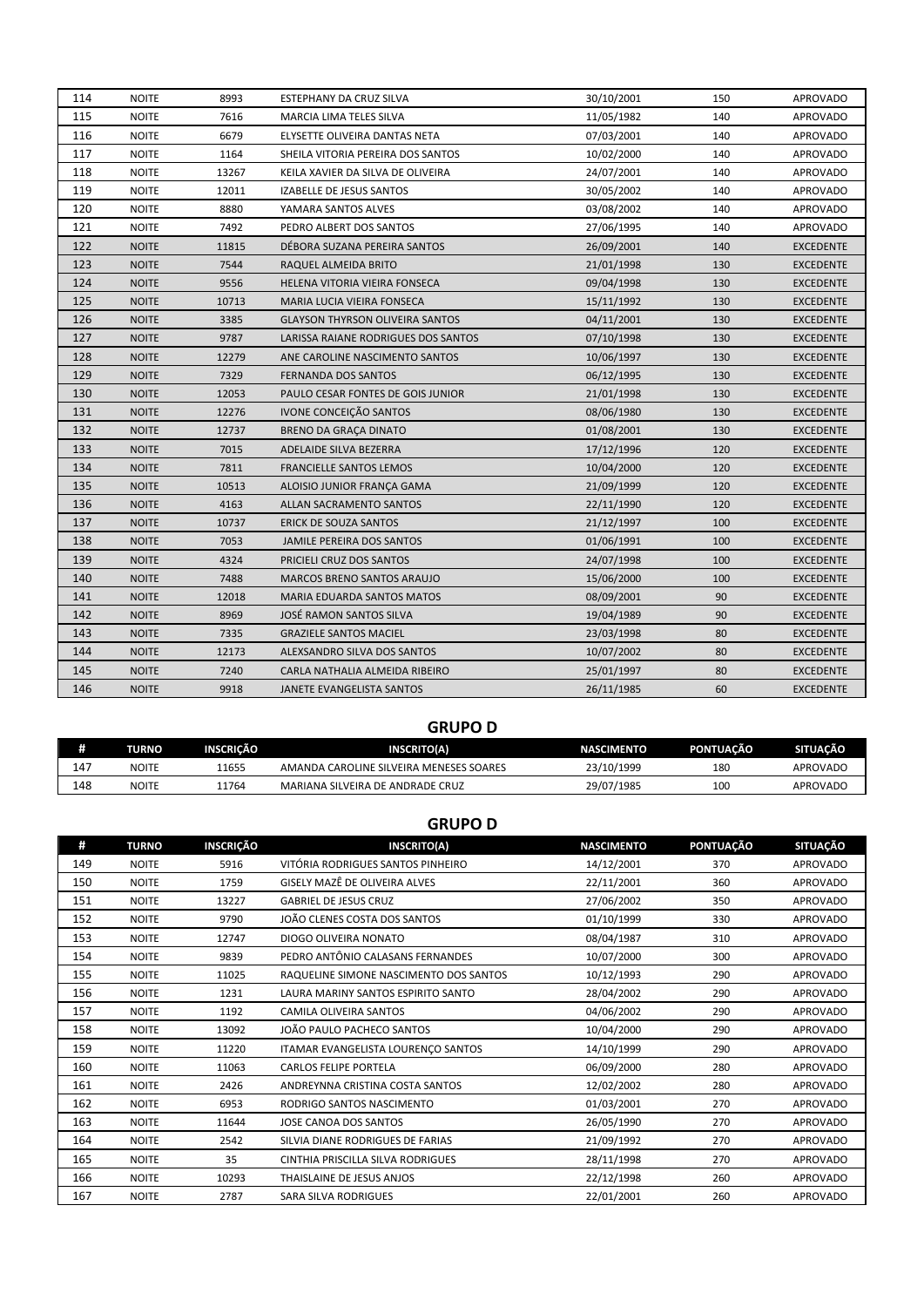| 168 | <b>NOITE</b> | 5263  | KAYO PEREIRA FERNANDES                   | 16/09/1999               | 260 | <b>APROVADO</b>  |
|-----|--------------|-------|------------------------------------------|--------------------------|-----|------------------|
| 169 | <b>NOITE</b> | 3425  | NATANAELE AMARAL FEITOSA DE OLIVEIRA     | 21/02/2003               | 260 | <b>APROVADO</b>  |
| 170 | <b>NOITE</b> | 12758 | <b>ERLAINE DOS SANTOS</b>                | 10/05/1990               | 250 | <b>APROVADO</b>  |
| 171 | <b>NOITE</b> | 1181  | LUAN TELES SANTOS                        | 13/10/2001               | 250 | <b>APROVADO</b>  |
| 172 | <b>NOITE</b> | 3816  | LEANDRO SILVA MÁXIMO                     | 10/08/1998               | 250 | <b>APROVADO</b>  |
| 173 | <b>NOITE</b> | 3823  | LUCAS BOMFIM GONÇALVES                   | 18/12/2001               | 250 | <b>APROVADO</b>  |
| 174 | <b>NOITE</b> | 1919  | LEDISON ARAUJO SANTANA                   | 15/03/2001               | 250 | <b>APROVADO</b>  |
| 175 | <b>NOITE</b> | 10472 | <b>HELEN BERNARDO RODRIGUES</b>          | 24/01/1999               | 250 | <b>APROVADO</b>  |
| 176 | <b>NOITE</b> | 1109  | MARLON DAVID GERMANO FRANCA              | 12/08/2001               | 250 | <b>APROVADO</b>  |
| 177 | <b>NOITE</b> | 12568 | MATHEUS CARDOSO ALVES                    | 07/10/1999               | 250 | APROVADO         |
| 178 | <b>NOITE</b> | 2695  | ADRIELLY SANTOS GONZAGA                  | 25/01/2002               | 250 | APROVADO         |
| 179 | <b>NOITE</b> | 5927  | <b>JOSE ARAUJO NETO</b>                  | 26/06/1998               | 240 | APROVADO         |
| 180 | <b>NOITE</b> | 5211  | ANA JULIA SANTOS DE JESUS                | 15/09/2002               | 240 | APROVADO         |
| 181 | <b>NOITE</b> | 2475  | RENAYDE DE LACERDA DELMIRO               | 24/04/2002               | 240 | <b>APROVADO</b>  |
| 182 | <b>NOITE</b> | 4436  | LAYANE DE ARAÚJO PEREIRA                 | 25/06/2002               | 240 | <b>APROVADO</b>  |
| 183 | <b>NOITE</b> | 10635 | WILLIANS ANTONIO DO NASCIMENTO           | 12/12/1969               | 240 | <b>APROVADO</b>  |
| 184 | <b>NOITE</b> | 9574  | ELIZABETH DE SANTANA                     |                          | 240 | <b>APROVADO</b>  |
| 185 | <b>NOITE</b> | 3443  | FILIPE ROSENDO RICARDO                   | 11/10/1983<br>29/04/2003 | 240 | <b>APROVADO</b>  |
|     |              |       |                                          |                          |     |                  |
| 186 | <b>NOITE</b> | 3899  | LILIA DOS SANTOS                         | 02/12/2001               | 240 | <b>APROVADO</b>  |
| 187 | <b>NOITE</b> | 7310  | CHAIANE SANTOS ASSUNÇÃO                  | 19/09/2002               | 240 | <b>APROVADO</b>  |
| 188 | <b>NOITE</b> | 5849  | IZA KINUE MENEZES HARADA                 | 12/06/2003               | 240 | <b>APROVADO</b>  |
| 189 | <b>NOITE</b> | 11521 | <b>GYLDSSON AYKAN VIANA DOS SANTOS</b>   | 02/07/2002               | 240 | <b>APROVADO</b>  |
| 190 | <b>NOITE</b> | 6179  | <b>IRES SANTOS COSTA</b>                 | 27/12/2000               | 230 | <b>APROVADO</b>  |
| 191 | <b>NOITE</b> | 1529  | MARIANE MARTINS DE MELO                  | 07/03/2002               | 230 | <b>APROVADO</b>  |
| 192 | <b>NOITE</b> | 2013  | MARIELE CONCEIÇÃO DE JESUS               | 02/06/2002               | 230 | <b>APROVADO</b>  |
| 193 | <b>NOITE</b> | 5739  | YVES ALVES TAVARES                       | 19/05/2000               | 230 | <b>APROVADO</b>  |
| 194 | <b>NOITE</b> | 1416  | JULIANA CONCEICAO SANTOS                 | 20/11/2001               | 230 | <b>APROVADO</b>  |
| 195 | <b>NOITE</b> | 4099  | THIRZA SANTOS DA CRUZ                    | 09/02/2002               | 230 | <b>APROVADO</b>  |
| 196 | <b>NOITE</b> | 9589  | JAMILLE AYANE ALVES SANTANA              | 11/12/2001               | 230 | <b>APROVADO</b>  |
| 197 | <b>NOITE</b> | 2245  | <b>IGOR RODRIGUES DE JESUS</b>           | 21/10/1995               | 230 | <b>APROVADO</b>  |
| 198 | <b>NOITE</b> | 3575  | JOAO MARCOS CAMPOS SILVA                 | 18/05/2001               | 230 | <b>APROVADO</b>  |
| 199 | <b>NOITE</b> | 6502  | VITORIA MARIA SANTOS SANTANA             | 06/05/1999               | 220 | <b>APROVADO</b>  |
| 200 | <b>NOITE</b> | 792   | REBECA DA CONCEIÇÃO SANTOS               | 14/05/2000               | 220 | <b>APROVADO</b>  |
| 201 | <b>NOITE</b> | 1175  | SOANNY KELLY NASCIMENTO SILVA            | 08/09/2002               | 220 | <b>APROVADO</b>  |
| 202 | <b>NOITE</b> | 2620  | NADJA RODRIGUES DA CRUZ                  | 18/01/1996               | 220 | APROVADO         |
| 203 | <b>NOITE</b> | 11740 | ALDENOR CAVALCANTE DE ALBUQUERQUE JÚNIOR | 14/12/1989               | 220 | <b>APROVADO</b>  |
| 204 | <b>NOITE</b> | 8026  | CAMYLLI DOS SANTOS ASSUNÇÃO              | 18/08/2002               | 220 | <b>APROVADO</b>  |
| 205 | <b>NOITE</b> | 4606  | <b>EMILLY MENEZES SANTOS</b>             | 05/02/2002               | 220 | APROVADO         |
| 206 | <b>NOITE</b> | 4051  | NATALI SANTOS NASCIMENTO ARAUJO          | 25/12/1999               | 210 | <b>APROVADO</b>  |
| 207 | <b>NOITE</b> | 2802  | EMILY FERNANDA PINHEIRO TAVARES          | 16/10/1998               | 210 | <b>APROVADO</b>  |
| 208 | <b>NOITE</b> | 1437  | ARLEANDRO PEREIRA ARAÚJO FILHO           | 12/06/2001               | 210 | <b>APROVADO</b>  |
| 209 | <b>NOITE</b> | 10477 | JOSEFA MARIANA SANTOS GUIMARAES          | 10/12/1998               | 210 | <b>APROVADO</b>  |
| 210 | <b>NOITE</b> | 12333 | SHARA FERREIRA SOARES SANTOS             | 26/04/2000               | 210 | <b>APROVADO</b>  |
| 211 | <b>NOITE</b> | 2220  | KARIANE GAMA SILVA                       | 17/04/2002               | 210 | <b>APROVADO</b>  |
| 212 | <b>NOITE</b> | 7014  | ANDRESSA SILVA BEZERRA                   | 27/01/2000               | 210 | <b>APROVADO</b>  |
| 213 | <b>NOITE</b> | 13173 | JHENIFER TAUANY ARAUJO CRUZ              | 14/09/2000               | 210 | <b>APROVADO</b>  |
| 214 | <b>NOITE</b> | 744   | ANA CARLA DE JESUS SANTANA               | 23/12/2000               | 210 | <b>APROVADO</b>  |
| 215 | <b>NOITE</b> | 3567  | MATHEUS RODRIGUES OLIVEIRA               | 27/11/2000               | 210 | <b>APROVADO</b>  |
| 216 | <b>NOITE</b> | 4266  | ANA CAROLINA SANTOS SILVA                | 09/09/2001               | 210 | <b>APROVADO</b>  |
| 217 | <b>NOITE</b> | 6901  | ADILSON RAMOS DOS SANTOS JUNIOR          | 16/06/1997               | 210 | <b>APROVADO</b>  |
| 218 | <b>NOITE</b> | 11615 | WALÉRIA RIBEIRO SOUZA SANTOS             | 30/04/2004               | 210 | <b>APROVADO</b>  |
| 219 | <b>NOITE</b> | 1275  | GABRIELLY DO CARMO SANTOS                | 16/10/2000               | 210 | <b>APROVADO</b>  |
| 220 | <b>NOITE</b> | 4652  | ROSELANE FREITAS FONSECA                 | 22/02/2001               | 200 | <b>APROVADO</b>  |
| 221 |              |       |                                          |                          | 200 |                  |
|     | <b>NOITE</b> | 13423 | CAMILLA DE JESUS OLIVEIRA                | 08/01/1996               |     | <b>APROVADO</b>  |
| 222 | <b>NOITE</b> | 13467 | WILLAMS DA SILVA ALVES                   | 31/03/1979               | 200 | <b>APROVADO</b>  |
| 223 | <b>NOITE</b> | 1898  | ANY KAROLINY SILVA SANTOS                | 08/03/1995               | 200 | <b>APROVADO</b>  |
| 224 | <b>NOITE</b> | 679   | THAINAN DA SILVA                         | 15/09/1999               | 200 | <b>APROVADO</b>  |
| 225 | <b>NOITE</b> | 3432  | CARLA ROBERTA REIS SANTANA               | 20/04/2001               | 200 | <b>APROVADO</b>  |
| 226 | <b>NOITE</b> | 1387  | SANDYELLE DOS SANTOS ASSENCAO            | 14/08/2002               | 200 | EXCEDENTE        |
| 227 | <b>NOITE</b> | 6284  | KAILAYNE ASSUNCAO COSTA                  | 22/09/2002               | 200 | EXCEDENTE        |
| 228 | <b>NOITE</b> | 6887  | LILIAN DOS SANTOS SOARES                 | 25/10/1996               | 200 | <b>EXCEDENTE</b> |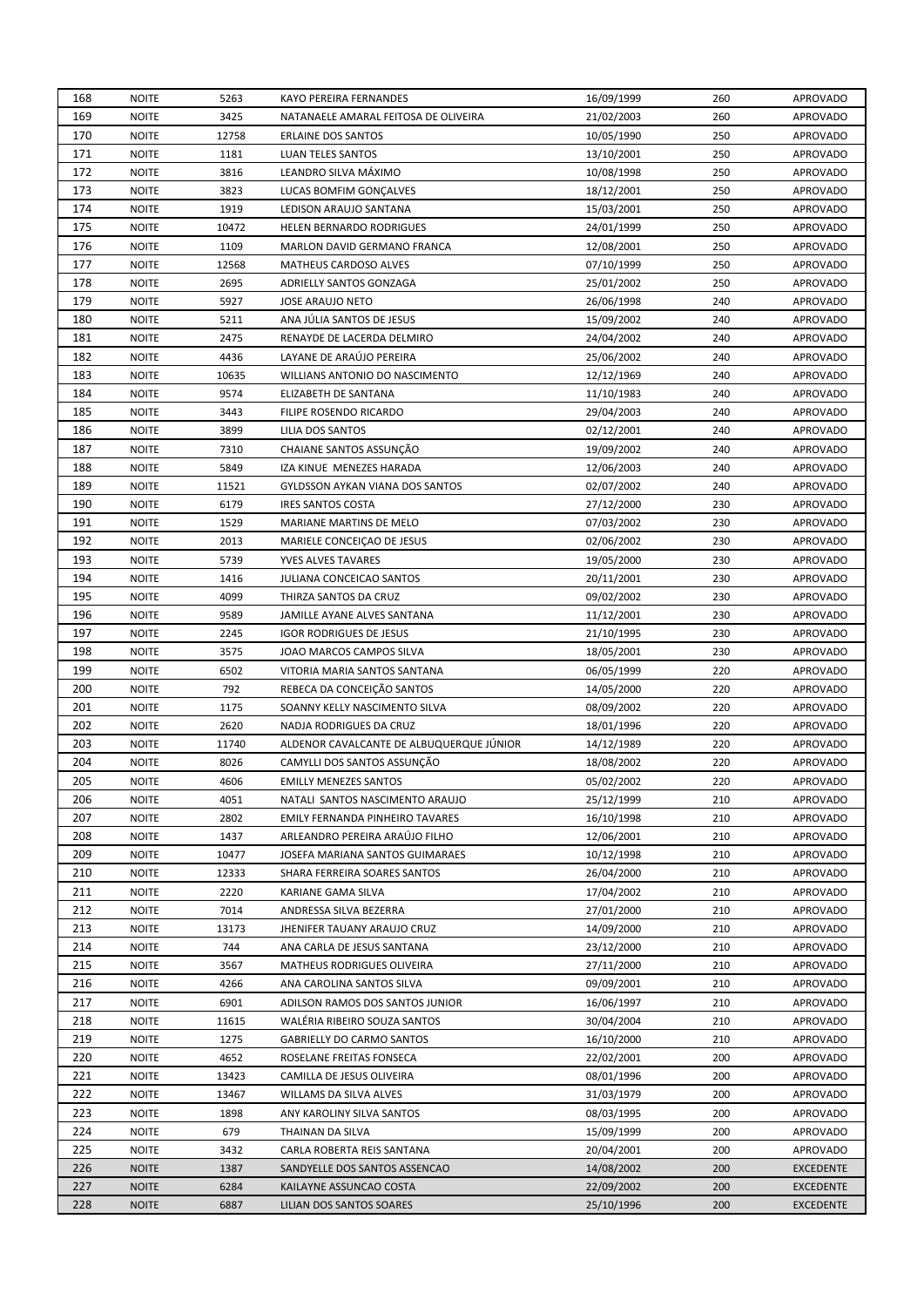| 229 | <b>NOITE</b> | 5913  | <b>MARCOS ANTONIO RODRIGUES SILVEIRA FILHO</b> | 26/08/2001 | 200 | <b>EXCEDENTE</b> |
|-----|--------------|-------|------------------------------------------------|------------|-----|------------------|
| 230 | <b>NOITE</b> | 1990  | <b>LARISSA DA CRUZ BARRETO</b>                 | 28/04/2002 | 200 | <b>EXCEDENTE</b> |
| 231 | <b>NOITE</b> | 12484 | ALEXANDRE CONCEICAO SANTOS                     | 23/02/1994 | 200 | <b>EXCEDENTE</b> |
| 232 | <b>NOITE</b> | 12707 | MOISÉS LIMEIRA SOARES                          | 27/07/1999 | 200 | <b>EXCEDENTE</b> |
| 233 | <b>NOITE</b> | 7647  | THAMYRES OLIVEIRA BATISTA                      | 17/07/1991 | 200 | <b>EXCEDENTE</b> |
| 234 | <b>NOITE</b> | 6857  | <b>ISAQUIEL SIQUEIRA RODRIGUES</b>             | 24/05/2000 | 200 | <b>EXCEDENTE</b> |
| 235 | <b>NOITE</b> | 7349  | CARLOS SAMUEL COSTA DOS SANTOS                 | 31/12/2000 | 200 | <b>EXCEDENTE</b> |
| 236 | <b>NOITE</b> | 2674  | JENIFFER ELISABETE SOUSA COSTA                 | 15/05/2002 | 190 | <b>EXCEDENTE</b> |
| 237 | <b>NOITE</b> | 3072  | JOSÉ ODILON OLIVEIRA DOS SANTOS                | 05/09/1998 | 190 | <b>EXCEDENTE</b> |
| 238 | <b>NOITE</b> | 11760 | <b>GABRIEL PORTUGUÊS</b>                       | 14/08/2000 | 190 | <b>EXCEDENTE</b> |
| 239 | <b>NOITE</b> | 10420 | LARISSA CONCEIÇÃO RAMOS FARIAS                 | 05/09/1999 | 190 | <b>EXCEDENTE</b> |
| 240 | <b>NOITE</b> | 10698 | FELIPPE GALLOTTI DIAS DE OLIVEIRA              | 30/04/1997 | 190 | <b>EXCEDENTE</b> |
| 241 | <b>NOITE</b> | 2018  | <b>LUANA VITOR SANTOS</b>                      | 12/04/1999 | 190 | <b>EXCEDENTE</b> |
| 242 | <b>NOITE</b> | 2883  | HELENO JOSE ALVES JUNIOR                       | 18/05/2001 | 190 | <b>EXCEDENTE</b> |
| 243 | <b>NOITE</b> | 1447  | NATALIA PAIVA SANTOS                           | 27/10/1999 | 190 | <b>EXCEDENTE</b> |
| 244 | <b>NOITE</b> | 3317  | MARIA EDUARDA CONCEIÇÃO PEREIRA                | 29/07/2000 | 190 | <b>EXCEDENTE</b> |
| 245 | <b>NOITE</b> | 3417  | NATHALIA BOMFIM SANTOS                         | 01/08/2001 | 190 | <b>EXCEDENTE</b> |
| 246 | <b>NOITE</b> | 891   | JAQUELINE ARAUJO LIMA                          | 17/01/1996 | 190 | <b>EXCEDENTE</b> |
| 247 | <b>NOITE</b> | 1149  |                                                |            | 190 |                  |
|     |              |       | MARIA ESTELA NUNES COUTO                       | 06/04/2000 |     | <b>EXCEDENTE</b> |
| 248 | <b>NOITE</b> | 10765 | MARLON NASCIMENTO DOS SANTOS                   | 25/10/1999 | 190 | <b>EXCEDENTE</b> |
| 249 | <b>NOITE</b> | 2880  | NATALIA SANTOS BATISTA                         | 17/11/2000 | 180 | <b>EXCEDENTE</b> |
| 250 | <b>NOITE</b> | 6438  | JOAO VICTOR DOS SANTOS                         | 13/04/2001 | 180 | <b>EXCEDENTE</b> |
| 251 | <b>NOITE</b> | 4387  | LEANDRO JOSÉ DE ALENCAR OLIVEIRA               | 01/05/2001 | 180 | <b>EXCEDENTE</b> |
| 252 | <b>NOITE</b> | 1363  | <b>NATALIA CRUZ MARQUES</b>                    | 23/01/2000 | 180 | <b>EXCEDENTE</b> |
| 253 | <b>NOITE</b> | 1652  | MARIA DAS GRAÇAS DE ALMEIDA SIQUEIRA           | 10/04/2002 | 180 | <b>EXCEDENTE</b> |
| 254 | <b>NOITE</b> | 3066  | ÁDONY SILVA ANDRADE                            | 30/08/2001 | 180 | <b>EXCEDENTE</b> |
| 255 | <b>NOITE</b> | 4213  | HELLEN THALYA DOS SANTOS                       | 23/12/1997 | 180 | <b>EXCEDENTE</b> |
| 256 | <b>NOITE</b> | 5882  | LARISSA DA SILVA SANTOS                        | 05/03/2002 | 180 | <b>EXCEDENTE</b> |
| 257 | <b>NOITE</b> | 1170  | <b>TASSIANE NUNES COUTO</b>                    | 02/10/2001 | 180 | <b>EXCEDENTE</b> |
| 258 | <b>NOITE</b> | 2194  | <b>JACKSON SILVA SANTOS</b>                    | 17/06/2002 | 180 | <b>EXCEDENTE</b> |
| 259 | <b>NOITE</b> | 12927 | <b>MATEUS SANTOS DE JESUS</b>                  | 04/09/1994 | 180 | <b>EXCEDENTE</b> |
| 260 | <b>NOITE</b> | 5345  | SINDY MARIA LIMA SANTANA                       | 12/02/2000 | 170 | <b>EXCEDENTE</b> |
| 261 | <b>NOITE</b> | 11750 | AYLA DE FREITAS FONSECA                        | 09/04/2002 | 170 | <b>EXCEDENTE</b> |
| 262 | <b>NOITE</b> | 13041 | DANIELE ARAUJO LIMA                            | 10/06/1992 | 170 | <b>EXCEDENTE</b> |
| 263 | <b>NOITE</b> | 7080  | <b>MAURÍCIO RIBEIRO FERNANDES</b>              | 23/04/1998 | 170 | <b>EXCEDENTE</b> |
| 264 | <b>NOITE</b> | 2870  | <b>NATALIA MATIAS SOARES</b>                   | 23/12/1997 | 170 | <b>EXCEDENTE</b> |
| 265 | <b>NOITE</b> | 5476  | VITOR KAUAN CHAGAS DOS SANTOS COSTA            | 12/05/2003 | 170 | <b>EXCEDENTE</b> |
| 266 | <b>NOITE</b> | 13069 | <b>ADRIELE VICTOR SANTOS</b>                   | 25/08/1996 | 170 | <b>EXCEDENTE</b> |
| 267 | <b>NOITE</b> | 11143 | SAMIRA FREITAS GUIMARAES                       | 28/01/2002 | 170 | <b>EXCEDENTE</b> |
| 268 | <b>NOITE</b> | 10229 | NATALIA SANTOS DA GAMA                         | 21/03/1992 | 170 | <b>EXCEDENTE</b> |
| 269 | <b>NOITE</b> | 6975  | TAIS DA SILVA MUNIZ                            | 22/05/1998 | 170 | <b>EXCEDENTE</b> |
| 270 | <b>NOITE</b> | 12531 | DEBORA SILVA SOARES                            | 09/12/1999 | 170 | <b>EXCEDENTE</b> |
| 271 | <b>NOITE</b> | 2901  | DANIELE CAMPOS DOS SANTOS                      | 29/11/1992 | 170 | <b>EXCEDENTE</b> |
| 272 | <b>NOITE</b> | 6604  | VALERIA HENRIQUE DE JESUS SANTOS               | 19/04/1996 | 170 | <b>EXCEDENTE</b> |
| 273 | <b>NOITE</b> | 2843  | DANILA MATIAS SILVA                            | 21/07/2000 | 170 | <b>EXCEDENTE</b> |
| 274 | <b>NOITE</b> | 6929  | CARLOS ALLAN VIEIRA FONSECA                    | 07/10/1995 | 160 | <b>EXCEDENTE</b> |
| 275 | <b>NOITE</b> | 3636  | JOICE SANTOS DA CRUZ                           | 05/12/1997 | 160 | <b>EXCEDENTE</b> |
| 276 | <b>NOITE</b> | 11614 | <b>WESLLEY RIBEIRO SOUZA SANTOS</b>            | 05/02/1997 | 160 | <b>EXCEDENTE</b> |
| 277 | <b>NOITE</b> | 1294  | YASMIM SANTOS SOUZA                            | 30/03/2002 | 160 | <b>EXCEDENTE</b> |
| 278 | NOITE        | 9464  | MILENA DOS SANTOS                              | 02/01/2001 | 160 | <b>EXCEDENTE</b> |
| 279 | <b>NOITE</b> | 11035 | MARIA ELISABETHE SANTOS FERREIRA               | 29/10/2001 | 160 | <b>EXCEDENTE</b> |
| 280 | NOITE        | 5327  | MARIA MILENA SANTOS SANTANA                    | 10/01/2000 | 160 | <b>EXCEDENTE</b> |
| 281 | <b>NOITE</b> | 3932  | <b>MATHEUS SANTANA RODRIGUES</b>               | 24/04/2001 | 160 | <b>EXCEDENTE</b> |
| 282 | <b>NOITE</b> | 3775  | DAIANE SACRAMENTO DE JESUS                     | 12/05/1996 | 160 | <b>EXCEDENTE</b> |
| 283 | <b>NOITE</b> | 2040  | MARCOS VENICIUS SOUTO DA VITÓRIA               | 05/05/1999 | 160 | <b>EXCEDENTE</b> |
| 284 | <b>NOITE</b> | 2863  | JACINTO CORREIA DOS SANTOS                     | 02/01/1986 | 160 | <b>EXCEDENTE</b> |
| 285 | <b>NOITE</b> | 4545  | CRISLAINE DOS SANTOS JARDIMRDIM                | 14/09/1999 | 160 | <b>EXCEDENTE</b> |
| 286 | <b>NOITE</b> | 2750  | JONH KENNEDY DE SOUZA SANTOS                   | 25/10/1993 | 160 | <b>EXCEDENTE</b> |
| 287 | <b>NOITE</b> | 10733 | VITORIA REGINA NASCIMENTO SANTOS               | 21/05/2002 | 160 | <b>EXCEDENTE</b> |
| 288 | <b>NOITE</b> | 6692  | GILDER AMARO DA SILVA                          |            | 150 | <b>EXCEDENTE</b> |
|     |              |       |                                                | 11/09/2001 |     |                  |
| 289 | <b>NOITE</b> | 5460  | NATALIA DE OLIVEIRA SANTOS                     | 24/12/1997 | 150 | <b>EXCEDENTE</b> |